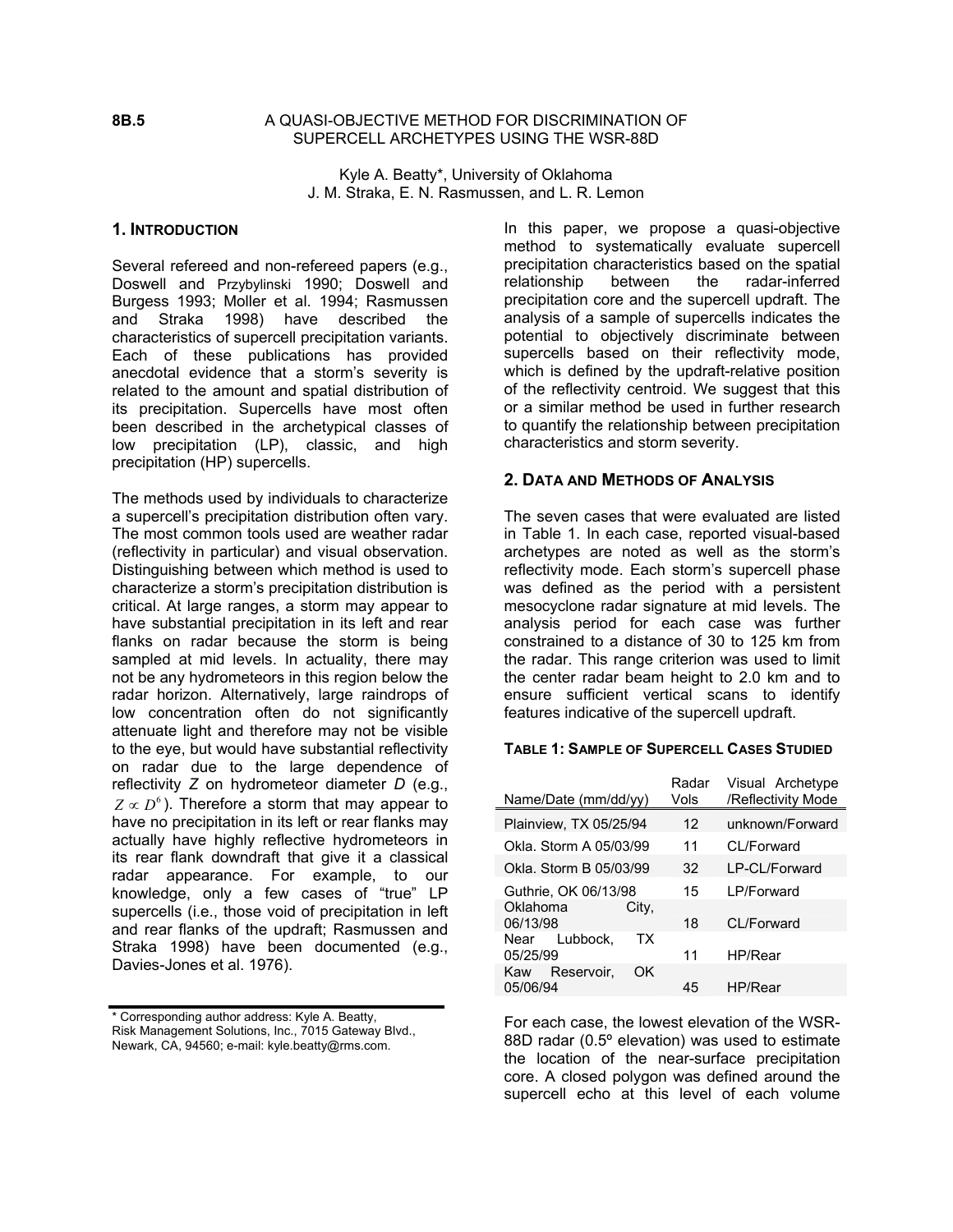during the supercell's existence through use of an adapted version of the Map 1.02 software application, developed by Erik Rasmussen (2003). An example of the bounding polygon identified for a scan of the May 25, 1999 supercell near Lubbock is shown in Figure 1 on page 4. When a supercell is not isolated, the boundary of the supercell echo was estimated subjectively by identifying and excluding individual cells that merge with or propagate away from the supercell echo. The rain rate centroid  $R_c$  is estimated within the closed polygon assuming the *Z*-*R* relation

$$
Z = 0.01 * R^{0.833}
$$
 where  $10 \le Z \le 53$ 

The conservative threshold of *Z* values in excess of 10 dBZ was used to exclude values that may be associated with index-of-refraction variations in the air rather than the cloud/precipitation field (Knight and Miller 1993). Reflectivity *Z* is truncated at 53 dBZ to reduce the hail bias in rain rate estimation (Vieux and Bedient 1998). The formulae used to calculate the centroid components  $R_{cx}$  and  $R_{cy}$  are

$$
R_{cx} = \frac{\sum_{i=1}^{n} (X_i * R_i)}{\sum_{i=1}^{n} R_i}; R_{cy} = \frac{\sum_{i=1}^{n} (Y_i * R_i)}{\sum_{i=1}^{n} R_i}
$$

Prior to the identification of features indicative of the supercell updraft, the coordinates of the radar sample volumes were adjusted to remove the translation of echo associated with storm motion between elevation scans. Removal of this component of motion is important to properly estimate the tilt of the updraft axis, for later extrapolation to lower levels. The coordinates of *Rcx* and *Rcy* were also adjusted to maintain a consistent reference frame. A conceptual diagram of the location of the rain rate centroid relative to the extrapolated position of the low-level updraft is shown in Figure 2 on page 4.

The approximate axis of peak updraft velocity was subjectively identified at two or more elevation angles per radar volume (e.g., following Lemon 1980; Lemon 1998). The detection of a bounded weak echo region (BWER; also known as a vault) in the mid-levels of a thunderstorm was considered a sufficient

(but not a necessary) condition for the identification of an organized updraft (Marwitz et al. 1972; Browning 1978). Assuming updraft linearity, the area of concavity that is bordered by the maximum reflectivity gradient in the lower levels of the storm and the echo summit/area of maximum summit divergence aloft were also used to identify points along the updraft axis. Since these features were not identifiable at all ranges or stages within a supercell's life cycle, the four-dimensional radar presentation was considered for all three radar moments to establish time and height continuity of the estimated updraft axis. The coordinates of the low-level updraft location are estimated at 1.15 km above radar level (midpoint of range domain) using least squares linear regression of the midand upper-level updraft centers. The distance between the estimated low-level updraft location and *Rc*, as well as the location of *Rc* relative to *c* were then determined.

## **3. CONCLUSIONS AND DISCUSSION**

Despite its simplicity, the location of the rain rate centroid relative to the storm motion vector seems to be a fairly robust method to distinguish between storms with classical/LP and those with HP visual appearances (Fig. 3). The classic and LP storms have a low-level rain rate centroid in their forward flanks, while the HP storms have a low-level rain rate centroid in their rear flanks. This finding is intuitive and consistent with the description of HP supercells in past literature, which often evolve from the classic to HP state with the development and maintenance of a strong RFD and an associated increased amount of precipitation on the rear side of the updraft. The findings from this sample indicate that there may be two dominant reflectivity modes, whereby storms maintain precipitation either in the front or rear flanks. It is possible that "true" LP storms that have no precipitation in their rear flanks might have greater distances between their low level updraft and rain rate centroid that would make these storms distinct. In this case set, while some storms were described to appear as LP, all had significant reflectivity to the left and rear of their updrafts indicating a classic radar appearance. For example, storms A and B on 13 June 1998 had very different visual appearances, but were very similar when viewed by radar.

Based on this research, we recommend that precipitation classification of supercells be done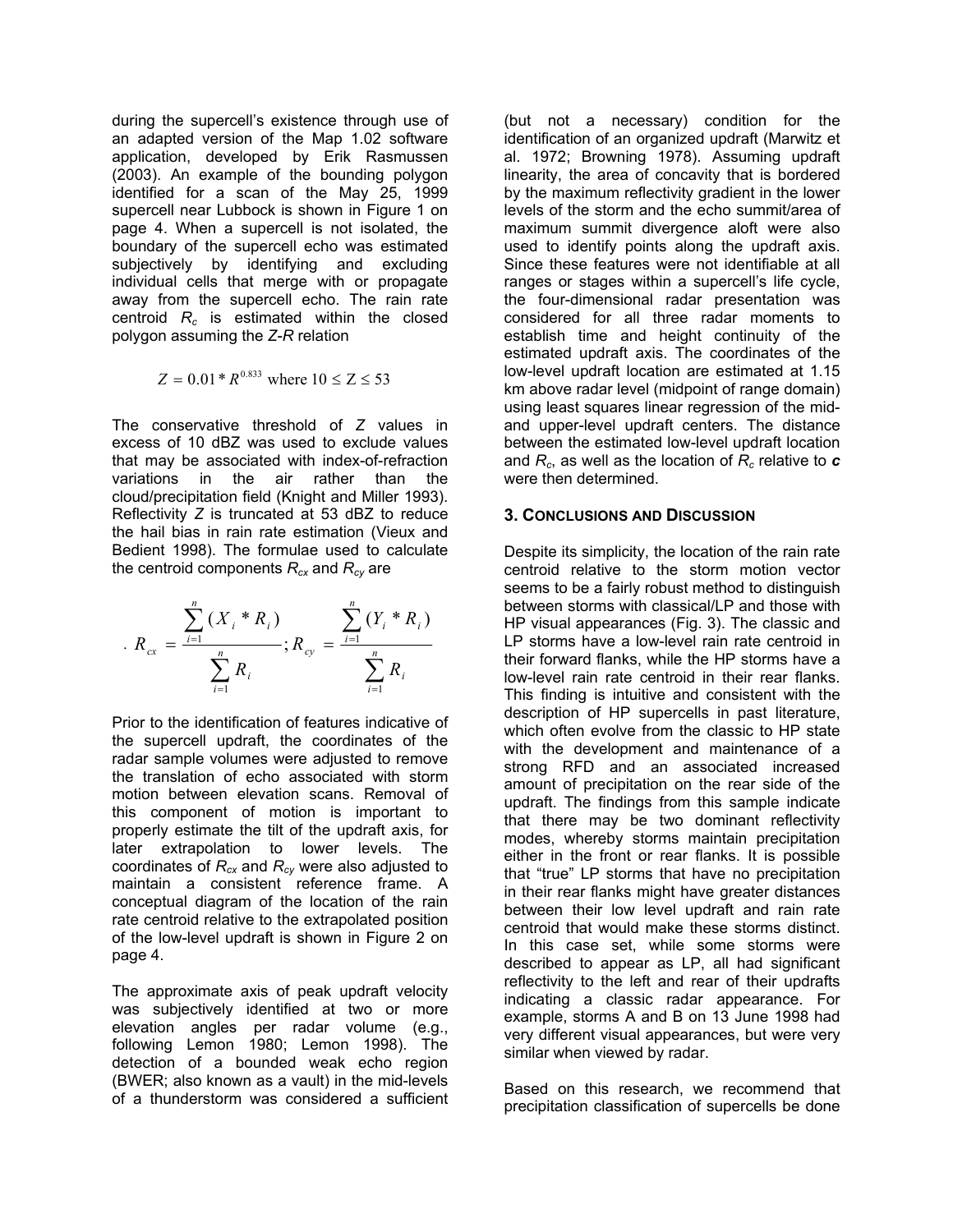consistently via radar when the storm is within sufficient range and not via visual appearance. Visual appearances are subjective and therefore frequently lead to conflicting conclusions. In doing so, we suggest using the terms **"forward reflectivity mode (Forward)"** and **"rear reflectivity mode (Rear)"** to distinguish between supercells viewed on radar. We further suggest that this quasi-objective approach for characterizing supercell precipitation variants be applied consistently to a larger sample of storms to support or refute anecdotal evidence of favored degrees of severity within different archetypes. This approach could also be used to evaluate environmental forcing mechanisms with an objective basis for determining storm precipitation characteristics, with the potential for anticipating reflectivity mode in the forecast and storm warning processes.

If supporting data are available, future calibration of the *Z-R* relationship may provide further improvements in the analysis technique. Finally, although not critical in this case set, in a larger sample it would be necessary to stratify results by storm depth, since storms that are shallower will inherently have shorter separation distances because of their smaller spatial scale.

## **4. ACKNOWLEDGEMENTS**

The thesis form which this work was derived was financially supported in part by a Graduate Fellowship from the American Meteorological Society and a grant from the National Science Foundation. We would also like to thank Lou Wicker of the National Severe Storms Laboratory for his temporary funding in this effort. Data used in this study were provided by the National Climatic Data Center.

# **5. REFERENCES**

Doswell, C. A. III, and R. Przybylinski, 1990: A unified set of conceptual models for variations on the supercell theme. Preprints, 16<sup>th</sup> Conf. Severe Local *Storms*, Kananaskis Park, Alberta, Amer. Meteor. Soc., 40-45.

\_\_\_\_, and D. W. Burgess, 1993: Tornadoes and tornadic storms: A review of conceptual models. *The Tornado: Its Structure, Dynamics, Prediction, and Hazards*, Geophys. Monogr., Amer. Geophys. Union, 161-172.

Browning, K. A., 1978: The structure and mechanisms of hailstorms. *Hail: A Review of Hail Science and Suppression*, G. Foote and C. Knight, Eds., *Meteor. Monogr*., No. 38, Amer. Meteor. Soc., 1-43.

Davies-Jones, R. P., D. W. Burgess, and L. R. Lemon, 1976: An atypical tornado-producing cumulonimbus. *Weather*, **31**, 336-347.

Knight, C. A., and L. J. Miller, 1993: First radar echoes from cumulus clouds. *Bul. Amer. Meteor. Soc.*, **74**, 179-188.

Lemon, L.R., 1980: Severe thunderstorm radar identification techniques and warning criteria. NOAA Tech. Memo. NWS NSSFC-3, 60 pp.

**Example 2018:** Updraft identification with radar. *Preprints, 19th Conf. Severe Local Storms*, Minneapolis, Amer. Meteor. Soc., 709-712.

Marwitz, J. D., 1972a: The structure and motion of severe hailstorms. Part III: Severely sheared storms. *J. Appl. Meteor*., **11**, 189-201.

Moller, A. R., M. P. Foster, and G. R. Woodall, 1994: The operational recognition of supercell thunderstorm<br>environments and storm structures. Wea. storm structures. Wea. *Forecasting*, **9**, 327-347.

Rasmussen, E. N., 2003: *Map 3D Visualization Package, Explanations and Tutorials*. http://www.nssl.noaa.gov/ssr/.

\_\_\_\_, and J. M. Straka, 1998: Variations in supercell morphology. Part I: Observations of the role of upperlevel storm-relative flow. *Mon. Wea. Rev*., **126**, 2406- 2421.

Vieux, B.E., and P.B. Bedient, 1998: Estimation of Rainfall for Flood Prediction from WSR-88D Reflectivity: A Case Study, 17-18 October 1994. *Wea. Forecasting*, **13**, 126-134